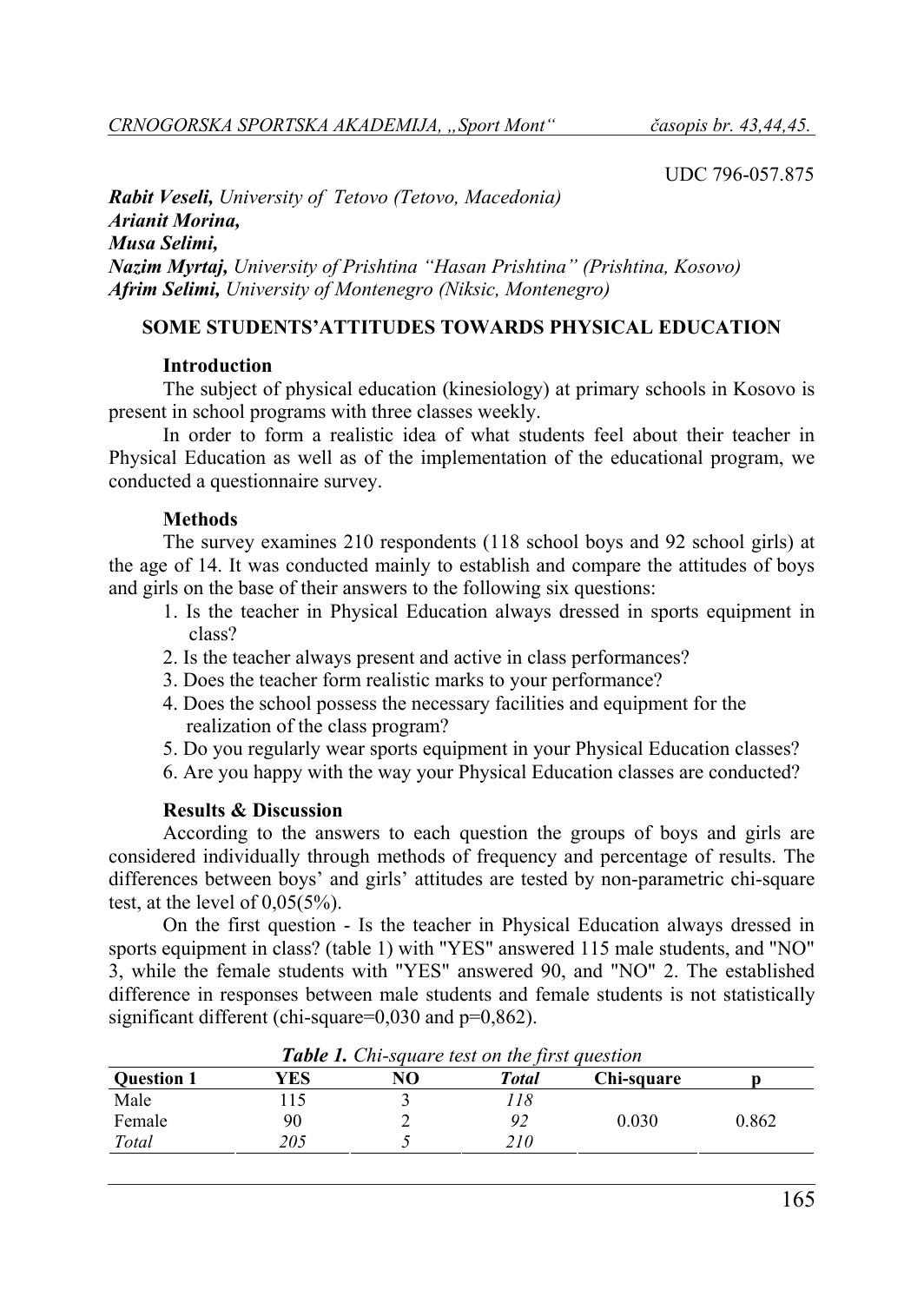On the second question - Is the teacher always present and active in class performances? (table 2) with "YES" answered 109 male students, and "NO" 9, while the female students with "YES" answered 80, and "NO" 12. The established difference in responses between male students and female students is not statistically significant different (chi-square= $1,685$  and  $p=0,194$ ).

| <b>Table 2.</b> Chi-square lest on the second question |     |    |       |            |       |  |
|--------------------------------------------------------|-----|----|-------|------------|-------|--|
| <b>Ouestion 2</b>                                      | YES | NO | Total | Chi-square |       |  |
| Male                                                   | .09 |    | '18   |            |       |  |
| Female                                                 | 80  |    | 92    | .685       | 0.194 |  |
| Total                                                  | -89 |    | 210   |            |       |  |

*Table 2. Chi-square test on the second question* 

On the third question - Does the teacher form realistic marks to your performance? (table 3) with "YES" answered 100 male students, and "NO" 18, while the female students with "YES" answered 84, and "NO" 8. The established difference in responses between male students and female students is not statistically significant different (chi-square=2,050 and p=0,152).

| <b>Tuble 5.</b> Chi-square lest on the third question |     |    |       |            |       |  |
|-------------------------------------------------------|-----|----|-------|------------|-------|--|
| <b>Ouestion 3</b>                                     | YES | NO | Total | Chi-square |       |  |
| Male                                                  | 00  |    | 78    |            |       |  |
| Female                                                | 84  |    | 92    | 2.050      | 0.152 |  |
| Total                                                 | 84  |    | 210   |            |       |  |

*Table 3. Chi-square test on the third question* 

On the fourth question - Does the school possess the necessary facilities and equipment for the realization of the class program? (table 4) with "YES" answered 113 male students, and "NO" 5, while the female students with "YES" answered 86, and "NO" 6. The established difference in responses between male students and female students is not statistically significant different (chi-square=0,544 and p=0,461).

| <b>Table 4.</b> Chi-square test on the fourth question |     |    |              |            |       |  |
|--------------------------------------------------------|-----|----|--------------|------------|-------|--|
| <b>Ouestion 4</b>                                      | YES | NO | <b>Total</b> | Chi-sauare |       |  |
| Male                                                   | 13  |    | 118          |            |       |  |
| Female                                                 | 86  |    | 92           | 0.544      | 0.461 |  |
| Total                                                  | '99 |    | 210          |            |       |  |

*Table 4. Chi-square test on the fourth question* 

On the fifth question - Do you regularly wear sports equipment in your Physical Education classes? (table 5) with "YES" answered 104 male students, and "NO" 14, while the female students with "YES" answered 56, and "NO" 36. The established difference in responses between male students and female students is statistically significant different (chi-square=21,186 and p=0,000).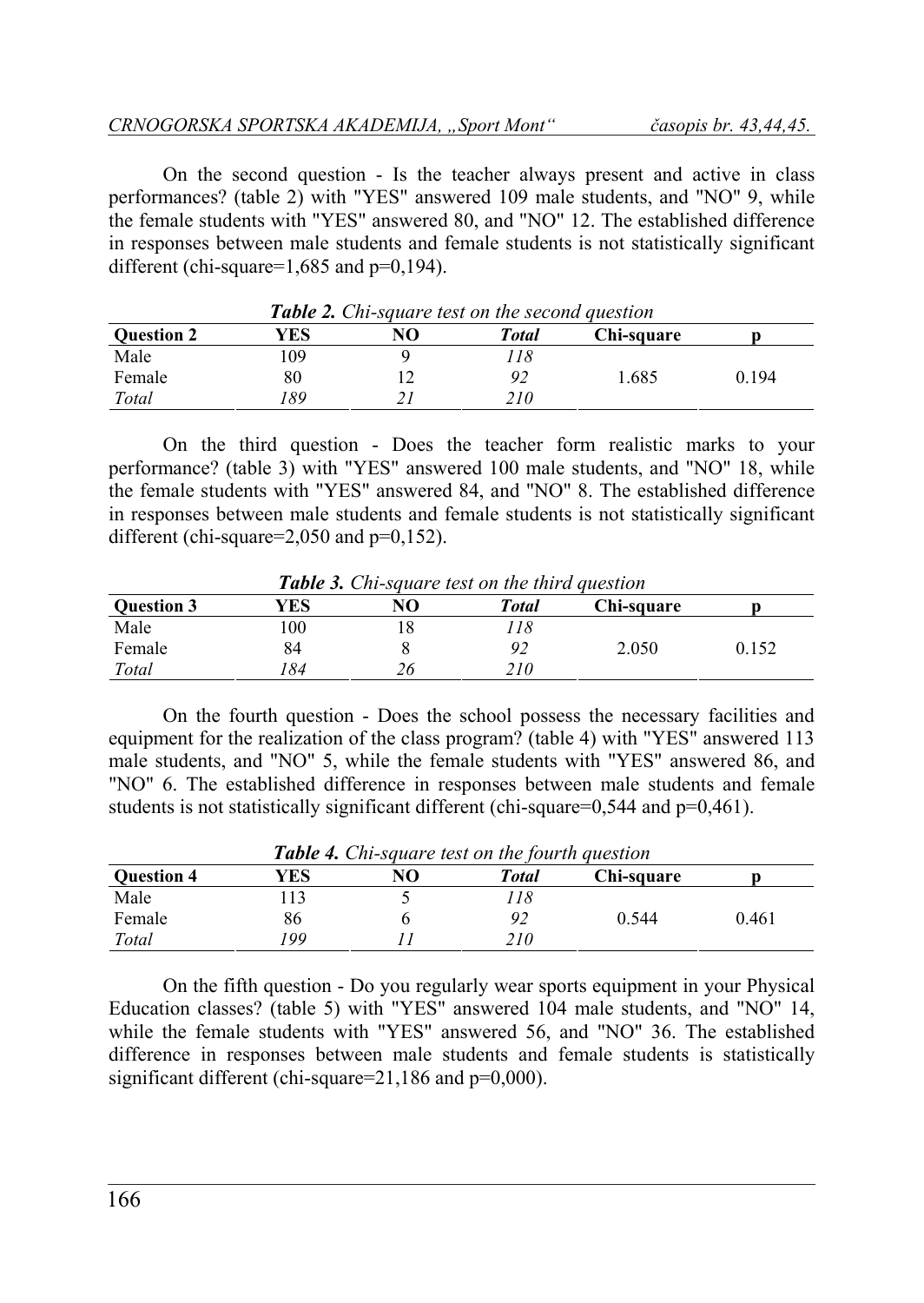| <b>Table 5.</b> Chi-square lest on the fifth question |     |    |       |            |       |  |
|-------------------------------------------------------|-----|----|-------|------------|-------|--|
| <b>Ouestion 5</b>                                     | YES | NO | Total | Chi-square |       |  |
| Male                                                  | 04  |    | 78    |            |       |  |
| Female                                                | 56  | 36 | 92    | 21.186     | 0.000 |  |
| Total                                                 | 60  | 50 | 210   |            |       |  |

*Table 5. Chi-square test on the fifth question* 

On the sixth question - Are you happy with the way your Physical Education classes are conducted? (table 6) with "YES" answered 108 male students, and "NO" 10, while the female students with "YES" answered 64, and "NO" 28. The established difference in responses between male students and female students is statistically significant different (chi-square=16,821 and p=0,000).

| <b>Table 6.</b> Chi-square test on the sixth question |     |    |       |            |       |  |
|-------------------------------------------------------|-----|----|-------|------------|-------|--|
| <b>Ouestion 6</b>                                     | YES | NO | Total | Chi-square |       |  |
| Male                                                  | 08  |    | '18   |            |       |  |
| Female                                                | 64  | 28 | 92    | 16.821     | 0.000 |  |
| Total                                                 |     | 38 | 210   |            |       |  |

According to the final results, the conclusion is that school boys and girls have similar attitudes (do not differ) in their answers to questions 5 and 6.

To some extent, the results obtained from the survey show similarity with the research conducted by Memedi, Nika and Hajredini (2011).

#### **Conclusions**

According to the realized survey that consisted of sixth questions using 210 students (118 male and 92 female), the following conclusions are possible:

1. In their opinions the male and female students do not differ based on the answers obtained on the first, second, third and fourth question;

2. A significant difference in terms of their opinions according to the gained answers is established on the fifth and sixth question.

### **References**

- Memedi, L., Nika, F., & Hajredini, A. (2010). In proceeding: Научни трудове Том 49, серия 8.2. Физическо възпитание и спорт (стр. 89-92). Русе: Русенски университет "Ангел Кънчев".
- Miller, T.I., & Miller, K.M. (2000). Ankete za građane: Kako anketirati građane, kako se služiti anketama i što one znače. Washington: ICMA.
- Rea, L.M., & Parker, R.A. (1997). Kreiranje i stvaranje anketnog iztraživanja: kompletan vodič. San Francisco: Jossey-Bass.

Vekselberg ,V. (2004). Priručnik za anketiranje građana. Zagreb: The Urban Institute.